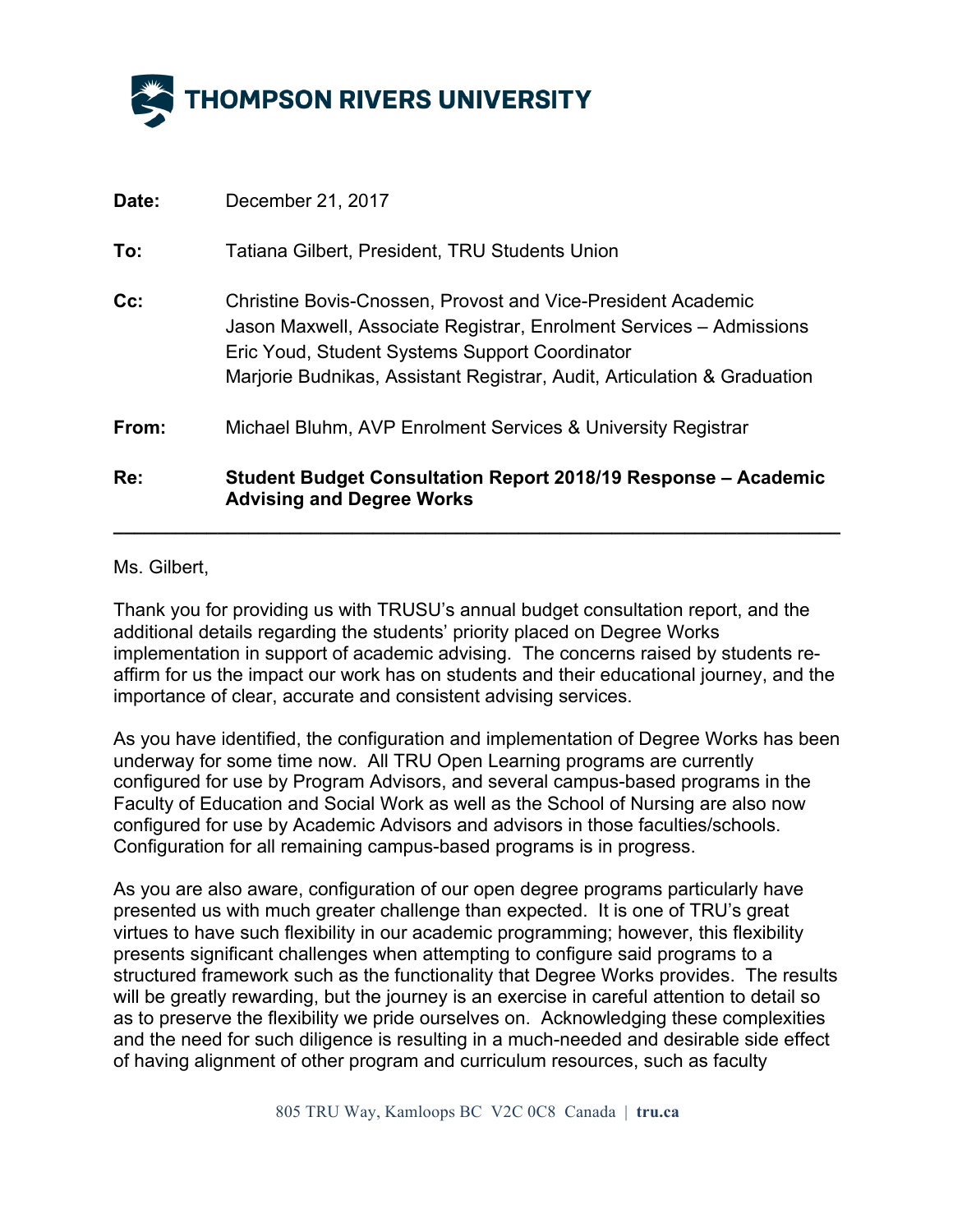websites, the Academic Calendar, and TRU's official repository of Senate-approved curriculum: CurricUNET. Moving too quickly through Degree Works configuration would risk an end result that compromises program flexibility and is clouded by multiple, sometimes disparate, versions of requirements. As I understand the feedback received through the TRUSU Budget Consultation Report, such an outcome would not resolve students' concerns about advising, but only exacerbate them. As such, it is our goal to balance expediency with quality of outcome through our remaining configurations of Degree Works.

With this in mind, the Degree Works team has developed the attached timeline for configuration and implementation of remaining faculties/programs. We are currently consulting with faculties on their ability to commit to this timeline, and are awaiting responses from three remaining deans. This timeline indicates completed configuration for use by Advisors for four full faculties by September 2018, with the remaining three faculties configured by January 2020. It is necessary for all faculties and programs to be fully configured before Degree Works can be made available for self-service by students. This final step of implementation is planned for September 2020.

That said, as has been the case in previous budget cycles, Degree Works implementation remains a high priority for the Division of Enrolment Services and University Registrar in terms of budget planning. We were not successful with a SIF request in the previous fiscal year; however, changes to the budget planning process have provided us the opportunity to reframe a request for additional staff resources as a supplemental budget request that will support our ability to adhere to, and potentially accelerate, the attached timeline. The Division of Enrolment Services and University Registrar 2018/19 supplemental budget proposal includes funding for a full-time ongoing Audit and Articulation Officer. The Audit and Articulation Officer is a multiincumbent position. Staff with this job title work on the two important priorities of transfer credit articulation and degree audit; ie: Degree Works. The structure of a multiincumbent position spanning two functional areas allows for load balancing when there are peaks or high volumes of work at different times of year. Adding an additional position to this team will result in greater ability to absorb peaks and volume within both priorities simultaneously rather than one at the expense of the other.

Our measures of success for our timeline and proposal for additional resources are the number of programs configured and available to advisors, and our ability to deliver on or ahead of schedule with the ultimate goal of self-service access for students as soon as is possible within the constraints of the volume and complexity of work, and number of stakeholders involved, to ensure a high-quality and reliable outcome.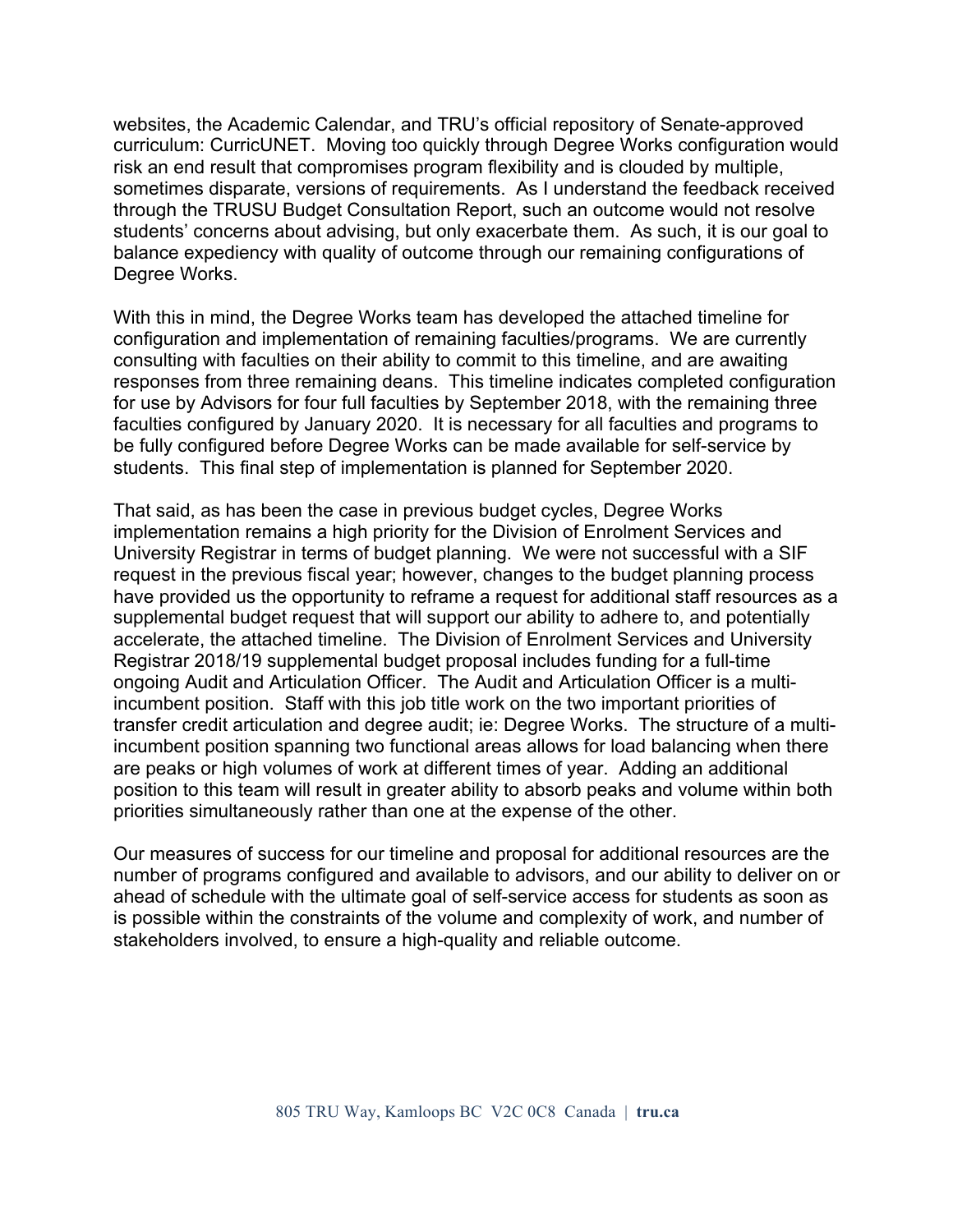We look forward to the continued roll-out of Degree Works and the benefits it brings to students and advisors, as well as the continued improvement to alignment of program and curriculum resources. This remains among our Division's top priorities, now and heading into the 2018/19 fiscal year.

Sincerely,

 $\sim\hspace{-2.1mm}\nearrow$ 

Michael Bluhm AVP Enrolment Services & University Registrar